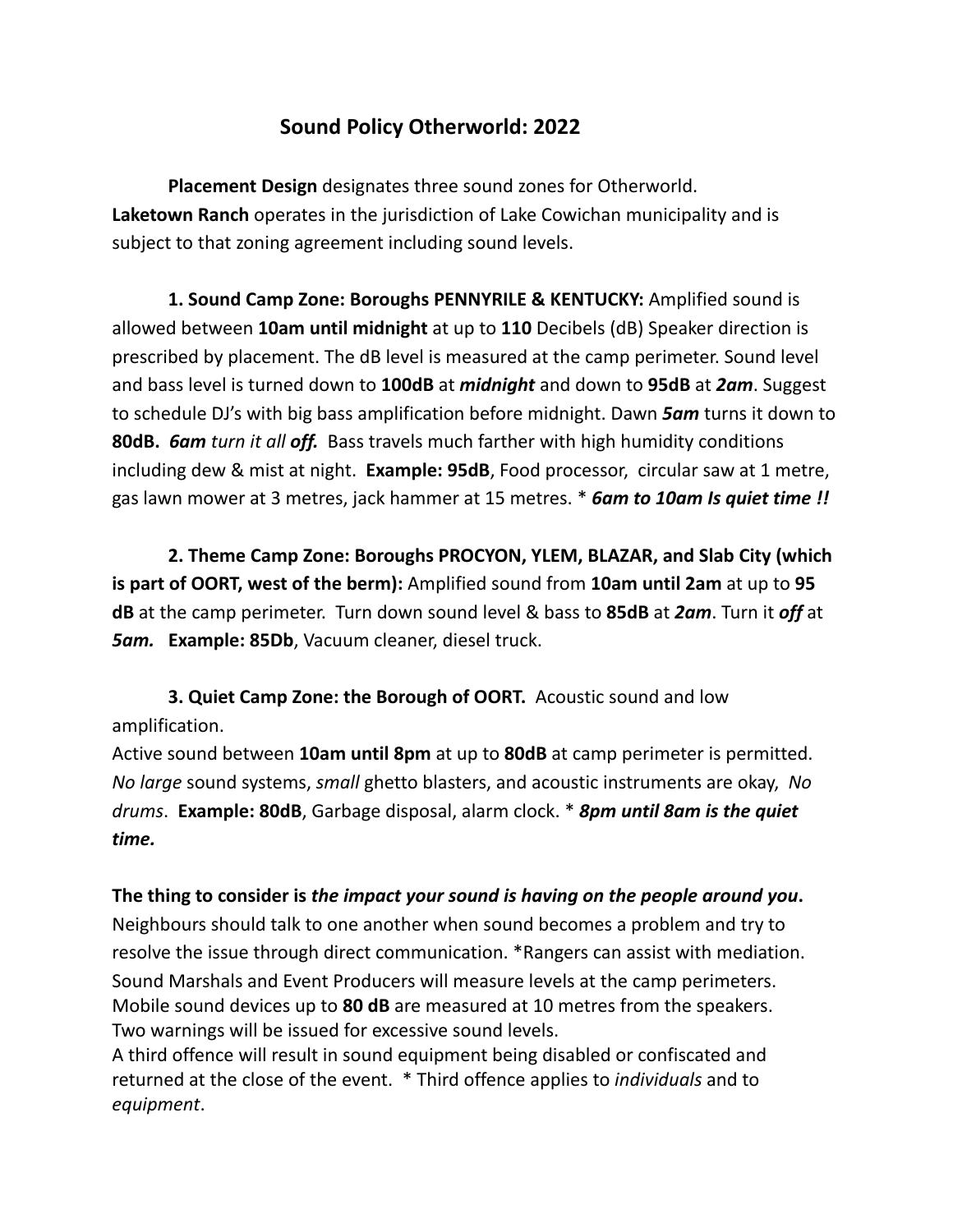*Note:* All dB levels refer to the maximum potential.

*Note:* Essential service generators are exempt from time limits.

Examples: First Aid, Rangers, Gate, Centre Camp.

## **Noise Level Chart**

*examples of sounds with dB levels ranging from 0 to 140 decibels.*

| dBA     | <b>Example</b>            | <b>Home &amp; Yard Appliances</b> | <b>Workshop &amp; Construction</b> |
|---------|---------------------------|-----------------------------------|------------------------------------|
| $\bf 0$ | healthy hearing threshold |                                   |                                    |
| 10      | a pin dropping            |                                   |                                    |
| 20      | rustling leaves           |                                   |                                    |
| 30      | whisper                   |                                   |                                    |
| 40      | babbling brook            | computer                          |                                    |
| 50      | light traffic             | refrigerator                      |                                    |
| 60      | conversational speech     | air conditioner                   |                                    |
| 70      | shower                    | dishwasher                        |                                    |
| 75      | toilet flushing           | vacuum cleaner                    |                                    |
| 80      | alarm clock               | garbage disposal                  |                                    |
| 85      | passing diesel truck      | snow blower                       |                                    |
| 90      | squeeze toy               | lawn mower                        | arc welder                         |
| 95      | inside subway car         | food processor                    | belt sander                        |
| 100     | motorcycle (riding)       |                                   | handheld drill                     |
| 105     | sporting event            |                                   | table saw                          |
| 110     | rock band                 |                                   | jackhammer                         |
| 115     | emergency vehicle siren   |                                   | riveter                            |
| 120     | thunderclap               |                                   | oxygen torch                       |
| 125     | balloon popping           |                                   |                                    |